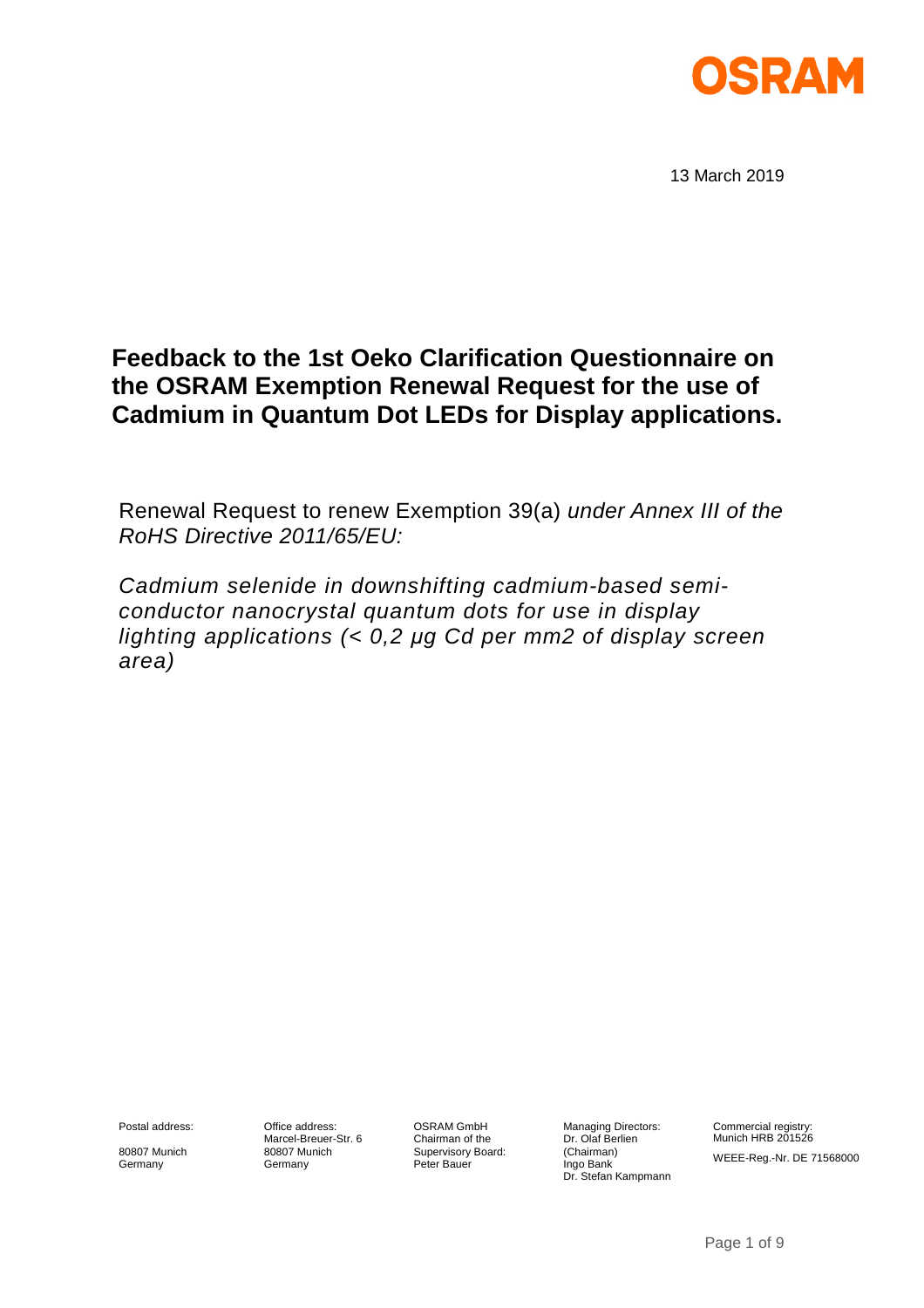*1. Your request is made to allow the use of cadmium in quantum dots "directly deposited on LED chips". This suggests that an exemption is no longer needed for other Cd QD configurations, namely on-surface (QD light converting film) and on-edge applications.*

*We understand "on-surface" and "on-edge" as described in our request fig. 2 on p. 8.*

*OSRAMs approach is to concentrate the quantum dots close to the chip resulting in an overall lower total amount of quantum dots compared to onsurface and on-edge configurations.*

*Within the configuration "on-chip" two sub cases depending on the concrete application can be distinguished:*

*a) the dots are used close to the chip, around it, confined by the dimensions of an LED package, or* 

*b) the quantum dots are highly concentrated in a thin layer on top of the chip whereas this layer has got similar outer dimensions as the chip, i.e. smaller as the package.*

*First products with this technology will soon be launched in the lighting sector.*

*a. Please confirm that it is your intention to exclude such Cd QD configurations from future RoHS exemptions for quantum dot applications.*

OSRAM is not working with applications using large QD light converting films or tubes as described in your question. We see advantages in the newly developed on-chip configuration for lighting as well as for innovative display and projection applications which are only possible with on-chip configuration.

OSRAM cannot judge the necessity of these films or tubes with respect to other display applications (e.g. TVs, Computer displays).

Therefore we do not want to "exclude" configurations as listed in your question.

# *b. As it can be understood from the application that on-surface configurations were still applied in displays on the market in 2017, please explain how the market has changed in this respect.*

OSRAM is not targeting displays as on the market today where these films with a higher Cd content is needed for gamut and efficiency. We do not have information about use of on-surface and on-edge configurations in the respective market.

We currently develop "on-chip" technologies that will need less Cd as foreseeable for innovative applications such as µ-displays, VR-glasses, BLU (on-chip converted LED for Back Light Unit) etc. For these innovative applications films or tubes cannot satisfy the requirements.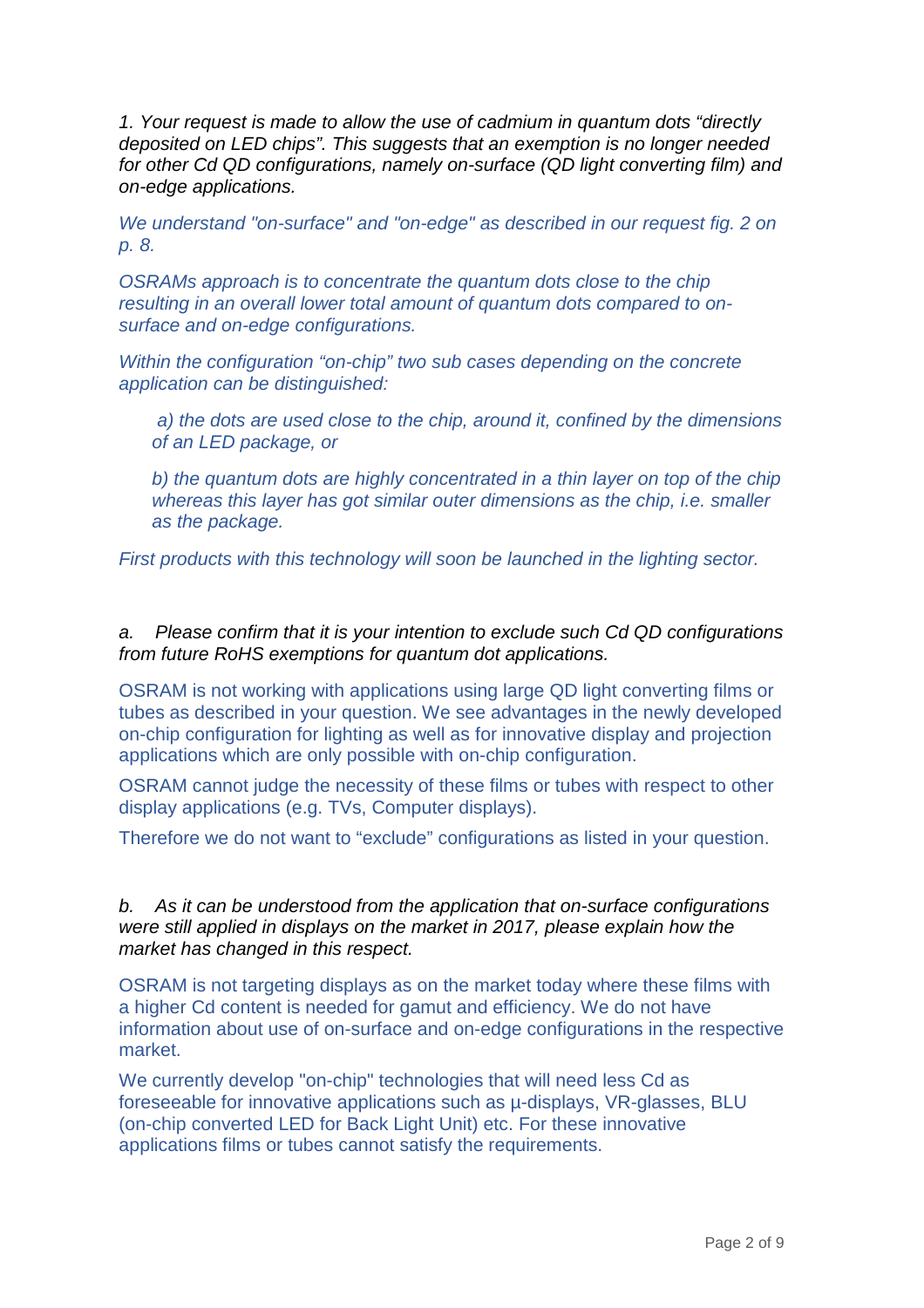# *c. Please state whether the on-edge and on-surface configurations are applicable to lighting technologies.*

In general it is technically possible to use on-edge or on-surface technologies for general lighting in order to realize flat area light sources. However we see substantial disadvantages today for this kind of usage e.g. coloured areas in offstate which might be unacceptable to customers as well as unpredictable high costs due to the application of the colour converting QDs over large areas. Therefore we do not believe these configurations will be used for lighting in foreseeable future. OSRAM is currently not working on such solutions.

*2. It is explained that due to miniaturization, "the amount of converter needed is extremely low, i.e. the amount of cadmium is very low - much lower as the use of conventional converter material". A comparison of the amount of Cd needed for different configurations of Cd QD used in a 55" display is provided in Figure 2, however without specification for the on-chip configuration.* 

*a. Please provide an estimated range for this case, explaining how the quantum efficiency influences the amount of Cd and what this translates to in terms of the display properties.*

The higher the quantum efficiency of the Cd containing converter material, the lower the needed amount of Cd. The display energy consumption will be lower respectively.

We estimate that significantly less than 1 mg Cd would be needed for one 55" TV when directly converted LEDs were used.

| <b>Converter solution</b>                 | ppm Cd in Cd-<br>containing material | µg Cadmium per<br><b>LED package</b> | µg Cd per 55" TV<br>screen (240 LED<br>type "5630" per TV |
|-------------------------------------------|--------------------------------------|--------------------------------------|-----------------------------------------------------------|
| Green emitting phosphor<br>+ Red QD       | 170                                  | 0,68                                 | 163                                                       |
| Green QD + red QD<br>(highest efficiency) | 435                                  | 1,7                                  | 408                                                       |
| Green QD + red emitting<br>phosphor       | 300                                  | 1,2                                  | 288                                                       |

Please see the table above for LED builds using "5630" packages for white BLU (back light unit) LED packages.

We are comparing 3 different converter solutions replacing either the red emitting phosphor or the green emitting phosphor or both phosphors (highest efficiency).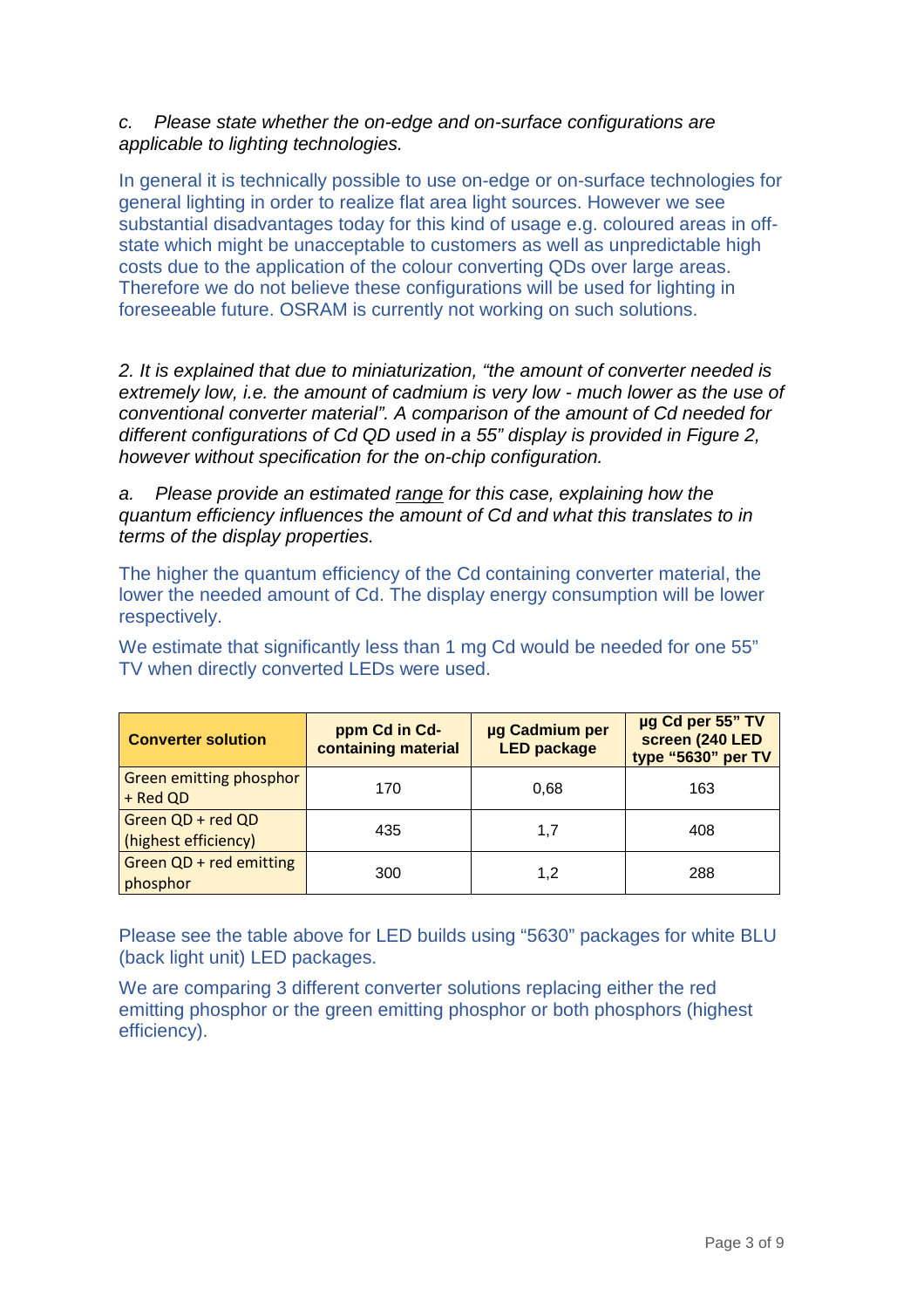*b. If the other configurations (on-edge, on-surface, but also the technology for which LightingEurope has requested an exemption - see question 6) are applicable to lighting technologies, please provide a comparison of the amount of Cd needed for a few examples of solid state lighting (SSL) products.*

As stated in 1c. OSRAM does not see "on-edge" or "on-surface" technology for lighting developed in the near future; only the "on-chip" technology for which Lighting Europe has requested an exemption is the applicable technology for lighting. In the latter case one would use ~10µg per 100 lm-LED. This corresponds to < 1000 ppm in the Cd-containing material as described in the request.

*3. How does the technology for which the exemption is requested compare to other CdQD configurations in terms of energy consumption and in terms of other relevant performance parameters (e.g., colour gamut in displays, colour output and warmth of SSL, etc.). Please explain aside from Cd content if the technology in focus has other advantages over existing Cd QD configurations.*

For general lighting a higher efficiency by up to + 20% is expected at comparable CCT and CRI values compared to best available non CdQD phosphors. See also table below in question 5b.

For on-chip configuration in display backlighting efficiency and colour gamut will be the same compared to "on-surface" and "on-edge", however, the amount of Cadmium is reduced dramatically.

In addition, OSRAM sees innovative technologies and applications that cannot be addressed today as explained in our request p. 9. The only possible realization of the necessary degree of miniaturization needs the use of CdQD in on-chip configuration. The miniaturization comes along with an overall reduced material consumption.

*4. Please explain what conventional light technologies still on the market (discharge lamps of different types ) "Cadmium in downshifting semiconductor nanocrystal quantum dots directly deposited on LED chips" is expected to replace and provide comparisons of the technologies to allow understanding the advantages in terms of energy consumption, light quality and colour, etc.*

Display: Hg-containing discharge lamps are since quite some years no longer in use for displays. They are only required as spare parts for special industrial, commercial or medical displays.

Solid State Lighting: LED packages are electronic components used in LED lamps and LED luminaires and other equipment. So the LED package alone cannot replace a lamp or a luminaire. But it can be used in lamps and luminaires replacing phosphor based LED packages. As the energy efficiency is significantly higher we globally expect a faster transition from discharge lamps to SSL if the market (producers of lamps, luminaires and other equipment offering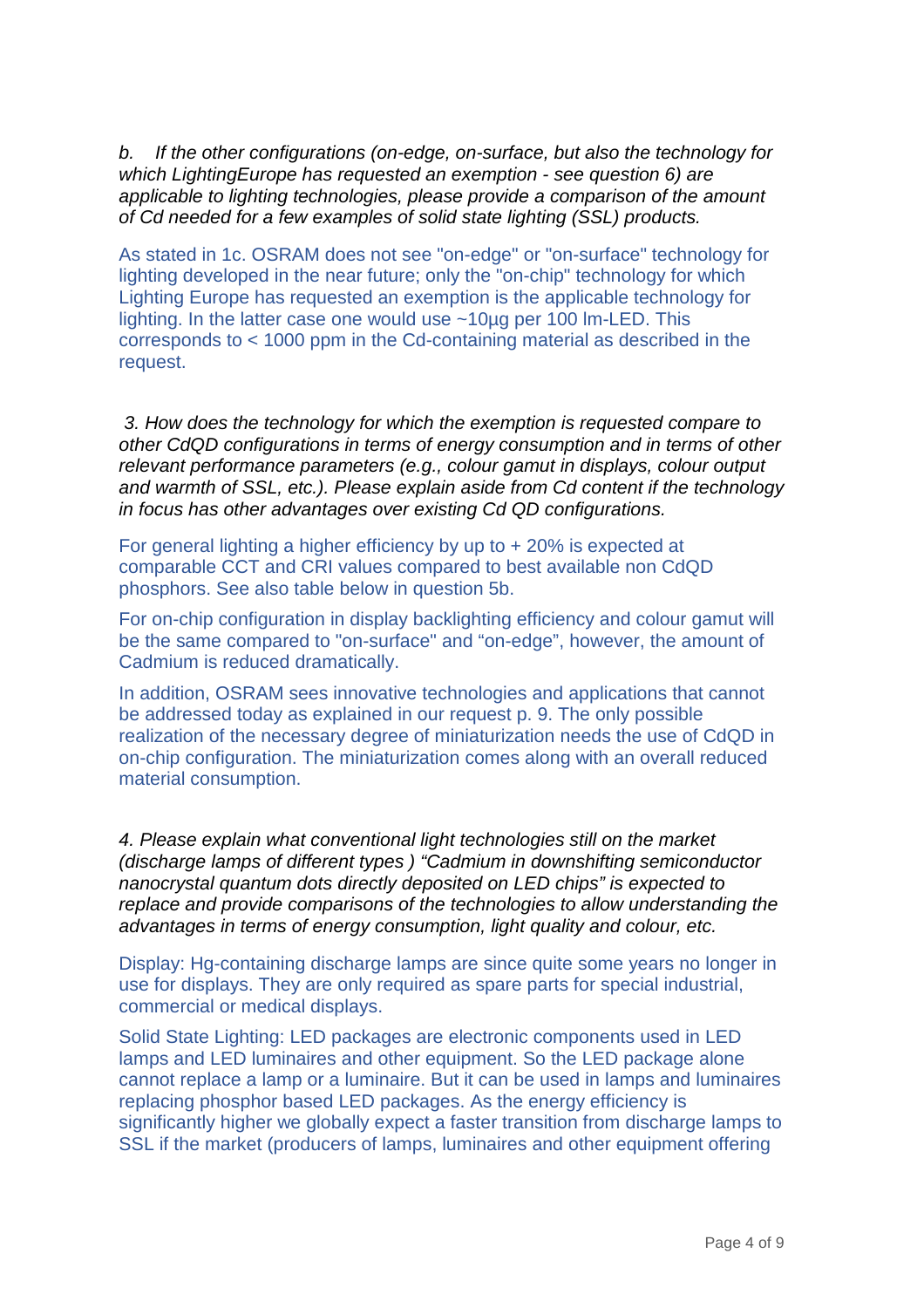light) accepts the technology including higher prices which will be expected due to higher production costs.

*5. OSRAM explains that "The highly innovative technology needs further research and development for the LED itself but also for existing and new applications where the components are intended to be".* 

*a. Is it correct to understand that Cd QDs are not yet applied in on-chip configurations in products available on the EU market?*

This is partly correct. The answer is yes for backlighting in displays. The research and development in this direction is ongoing and first results are very promising.

This is different for SSL: OSRAM Opto Semiconductors is currectly planning to release 90 CRI OSCONIQ products in May 2019, which utilize Cd-based QD materials at a level below 100 ppm Cd and are definitively compliant with current ROHS regulations. These could easily be modified to realize much higher efficiency gains (up to 3 times higher, see table in question 5b) as soon as an exemption is granted.

# *b. What stages are still foreseen before actual products can be expected to come onto the market - please detail for each stage what needs to be performed and provide an expected timetable for completion.*

General Lighting products with on-chip technology (RoHS conform, <100 ppm Cd) are technically ready and fulfill all requirements with respect to performance and quality. Currently, we are ramping up production. Please understand that we cannot communicate details of our marketing strategy or time planning for public market introduction.

In the next step we are able to release within short time LED for general lighting with even higher efficiencies. These LEDs will contain < 1000 ppm Cd and therefore have to rely on the exemption requested by LightingEurope. As soon as the request is granted, this product can be released. Test data from first prototypes can be provided within the next months.

| 3000K CRI 90 0,2W LED     | <b>Phosphor-only LED</b><br>(best in class) | <b>CdQD LED 2019</b> | based on this<br>exemption - CdQD<br>LED |
|---------------------------|---------------------------------------------|----------------------|------------------------------------------|
| <b>Cd content</b>         | 0 ppm                                       | $< 100$ ppm          | $<$ 1000 ppm                             |
| <b>Luminous efficacy</b>  | reference                                   | $+7%$                | $+20%$                                   |
| <b>Energy consumption</b> | reference                                   | $-7%$                | $-20%$                                   |

Applications for display backlighting and µ-displays are developed in parallel and require the exemption for Cadmium per mm² light emitting LED chip surface. But the future development efforts on such innovative materials and applications are also dependent on the renewal of this exemption (with the proposed new wording). First products for such applications can be expected in 1-2 years.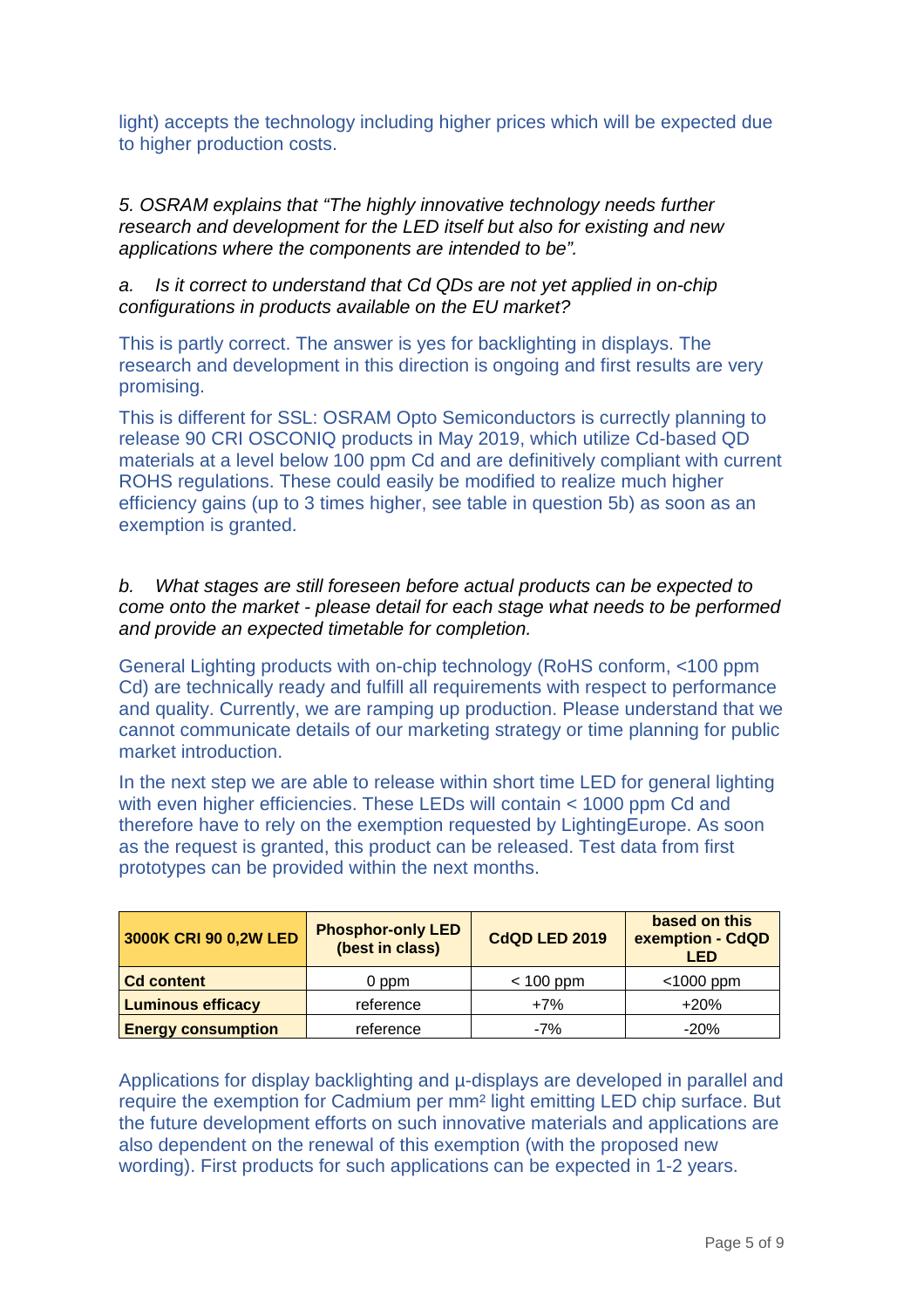Current work is mainly focused on improvement of reliability and chemical stability. Unfortunately we cannot provide more detailed information due to the confidentiality of the research.

For both applications, lighting and displays, the next steps are development of products by our customers. For lighting the LED have to be integrated in luminaires, for display applications probably even R&D work is required to develop and market the planned innovative products.

*6. You mention the exemption request of LightingEurope for a new exemption for "cadmium in luminescent material for on-chip application on LED semiconductor chips (lighting)".* 

#### *a. Please explain the difference between the two technologies;*

The basic technology of Quantum Dots as wavelength converter to generate green or red light from the blue LED light is the same. In lighting, the mixture of conventional phosphors and Quantum Dot wavelength converters shall generate high-quality white light. Here only red QDs are required to enhance the emission spectrum of conventional phosphors (especially if high CRI is required)

In contrast, for display applications, spectrally narrow green and red light is needed for a high color gamut. In addition to fulfill the demanding optical requirements for a display system, the phosphor layer is typically much thinner and thus requires a very high weight percentage of Cd in that layer than used in the relatively thick layers in lighting applications.

#### For example:

For BLU green and red QDs are required. Narrow-band green increases efficiency (lm/W) dramatically. Today only red QD in combination with green phosphor is available, a situation which needs to be improved. For the innovative µ-display application red and green on-chip full conversion on tiny scale using very thin and highly concentrated QD-layers is technically necessary. For this new technology OSRAM sees the use of Cd-based QDs as essential, as described in our application form (p 9-10).

Therefore, for the display application we propose to limit the amount of Cd per mm² chip surface instead of using an extended ppm level like in the lighting application. This is the technical background for the different wordings proposed for the exemptions for lighting and displays.

*b. Please specify if the two technologies could be addressed under one exemption and if so propose a suitable formulation (an exemption with two items, however with a common title is also an option in this respect), also referring to respective exemption durations.*

#### Exemption valid today for displays:

*Cadmium selenide in downshifting cadmium-based semiconductor nanocrystal quantum dots for use in display lighting applications (< 0,2 μg Cd per mm2 of display screen area)*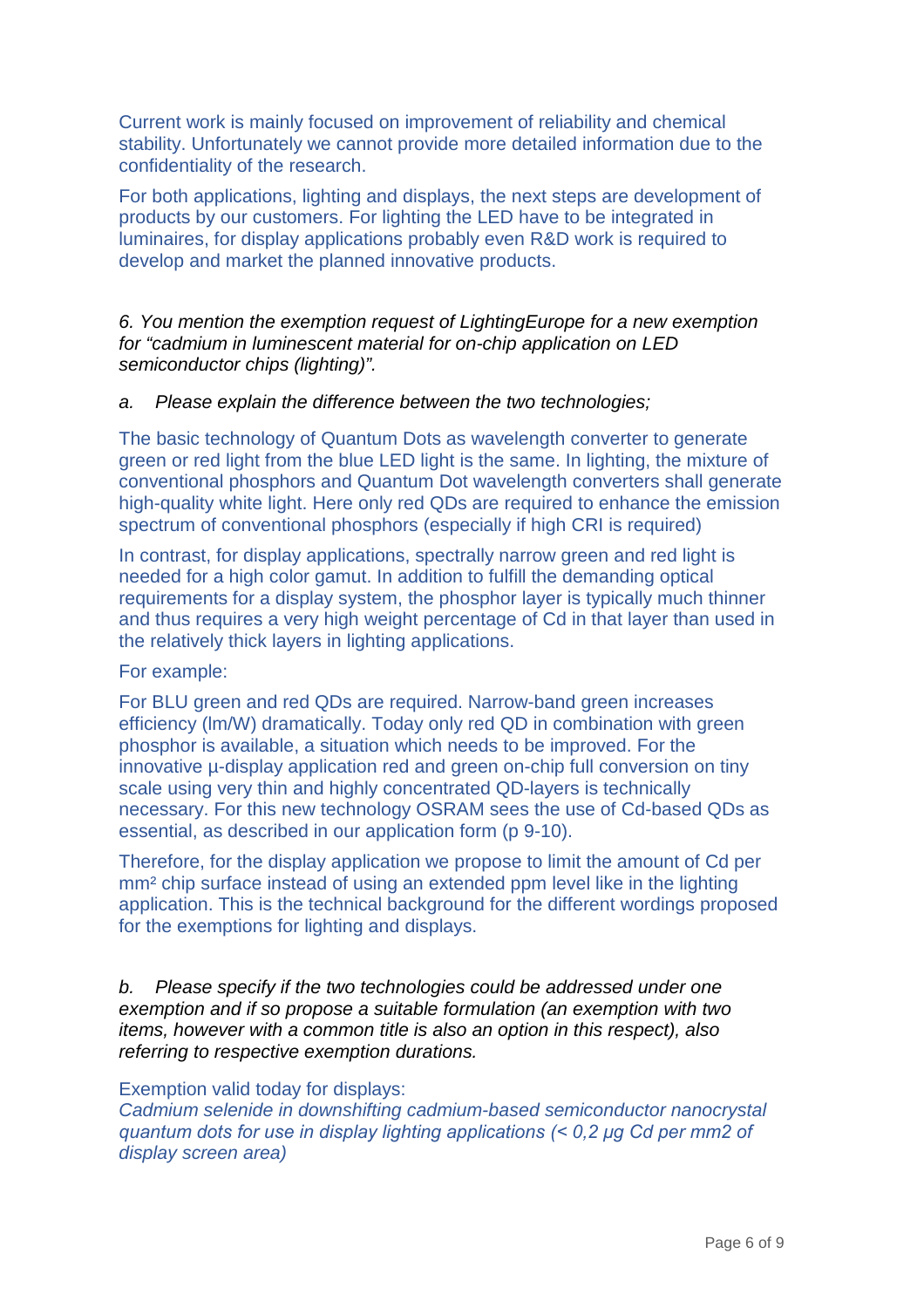OSRAM change proposal for displays:

*Cadmium in downshifting semiconductor nanocrystal quantum dots directly deposited on LED chips for use in display and projection applications (< 5 μg Cd per mm² of light emitting LED chip surface).*

LightingEurope exemption request for lighting: *Cadmium (<1000 ppm) in luminescent material for on-chip application on LED semiconductor chips for use in lighting applications of at least CRI 80.*

We agree that it is possible to combine the exemptions for the use of Cadmium in QD under one exemption, split into different applications. As the display and projection application we are working on is not yet finally ready for the market the current exemption for Cd in QD LED could also be included into the wording depending on the argumentation of the renewal request mentioned in question 1, which is not known to us.

The exemptions could read:

*Cadmium in downshifting semiconductor nanocrystal quantum dots*

- *directly deposited on LED semiconductor chips for use in display and projection applications (< 5 μg Cd per mm² of light emitting LED chip surface)*
- *directly deposited on LED semiconductor chips for use in lighting applications of at least CRI 80 (< 1.000 ppm in the luminescent material)*
- *not directly deposited on LED semiconductor chips for use in display and projection applications (< 0,2 μg Cd per mm² of display screen area)* \*)

*Expires for all categories on 31 October 2024*

\*) OSRAM currently does not work on such on-edge and on-surface configurations.

A duration of 5 years is required in order to allow products to be developed and marketed based on the electronic components we are preparing. A shorter period would be extremely negative for the acceptance of the technology on our customers side It would lead to legal uncertainty whether the effort they need to spend for products and applications leads to success. It would hamper innovative products offering advantages in terms of energy efficiency supporting the EU's energy savings and climate change agenda.

*7. OSRAM states that "Cd- free quantum dots do not offer the same narrow spectra and they do not withstand the LED reliability requirements." Please provide a quantitative comparison between Cd based QDs and Cd-free ones, showing the differences in reliability performance of such technologies in the onchip configuration.*

Cd-free QD spectral width is in the 40nm range and above, while Cd QDs have FWHM <30nm; Cd-free quantum efficiency as measured under high temperature and high flux conditions is <50% while for Cd QDs under those same conditions it is >80%. There does not currently exist a Cd-free material/technology that can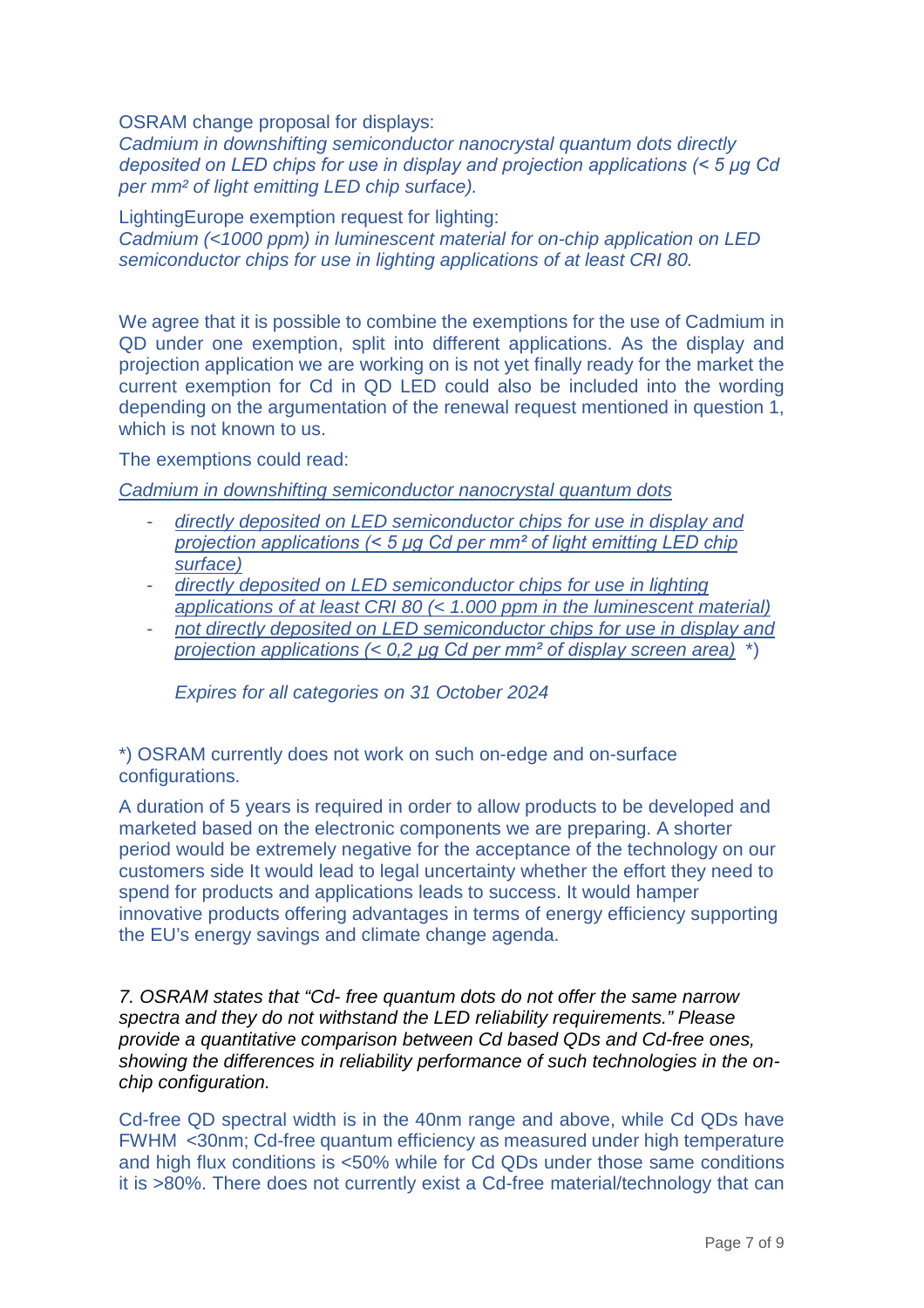withstand the high flux and temperatures involved in the on-chip configuration. Benchmark testing of Cd-free QDs on chip has shown immediate loss of optical performance in minutes/few hours. OSRAM Cd-QDs under same standard backlighting LED test conditions can withstand >1000 hours as far as tested today.

*8. Please provide a more detailed explanation as to the difference between "conventional QD" and "QD where absorption and emission are more separated by a different core-shell concept". Please refer in your answer to structural differences (the concept of a core shell system) as well as the properties of each type (re-absorption and concentration quenching effects) and how these influence the general performance of the QD in an application.*

Typical absorption/emission shown below with core dominating both the emission and absorption characteristics (this is typical in InP based systems that the shell has negligible absorption regardless of thickness). On the right spectrum core shell structure has significant absorption by the shell (e.g. CdSe / CdS rod structure). The amount of absorption by the shell is tunable based on the ratio of shell thickness to core size. The spectral shape of the absorption is then determined by the shell material and can be chosen to minimize overlap with emission wavelength. Note the minimal overlap between absorption and emission for both the green and red emission peaks. This minimal spectral overlap dramatically reduces self-absorption and so minimizes concentration quenching effects. This enables reasonable efficiencies to be maintained for the working concentration needed for on chip LED operation. The CdSe/CdS core shell is the only system that can realize these benefits. See also exemption renewal application p.11-12.





# **Conventional Quantum Dots**